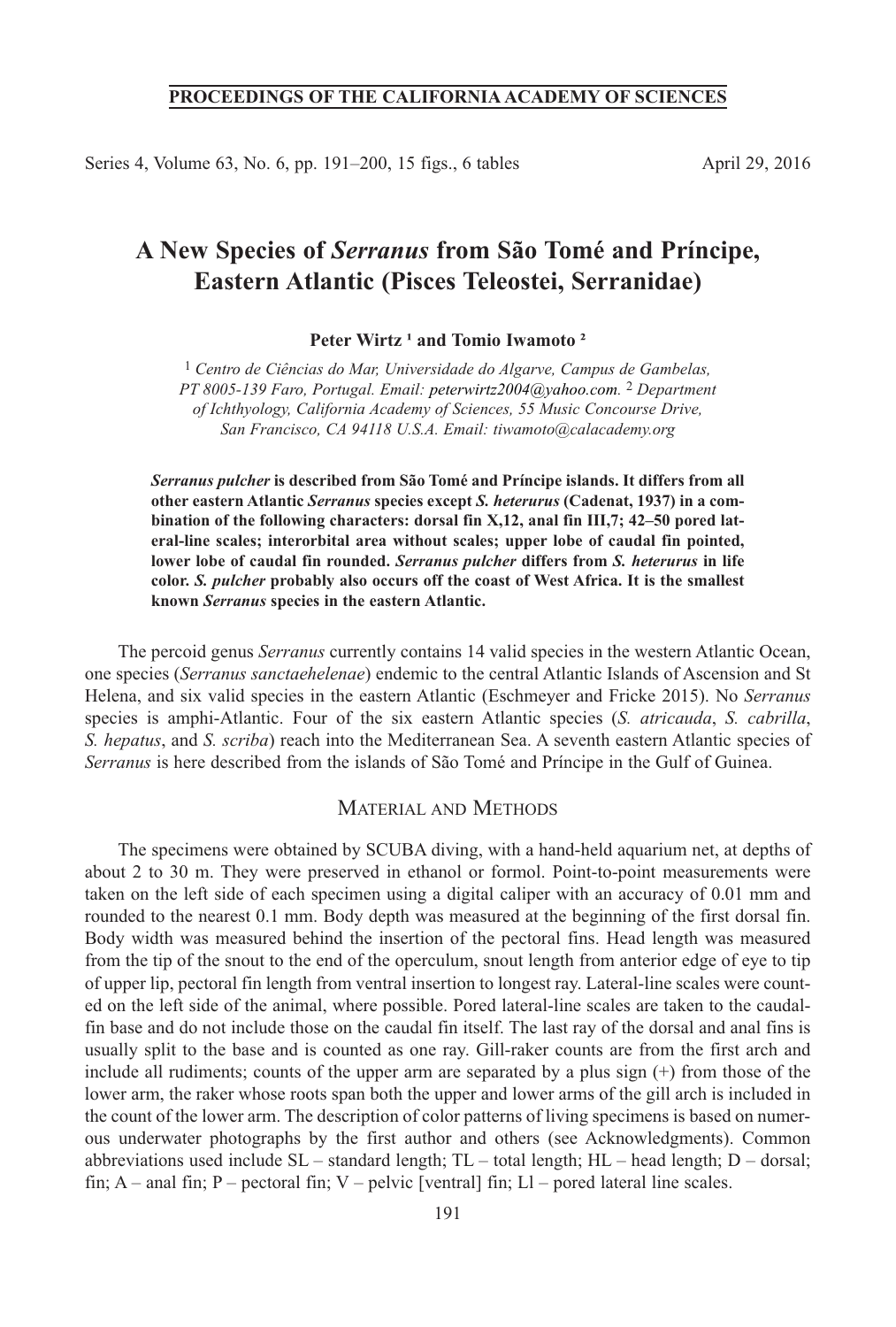Specimens mentioned in the present paper are deposited in the California Academy of Sciences (CAS); the Coleção Ictiológica Universidade Federal do Espírito Santo (CIUFES) at Vitoria, Brazil; the South African Institute for Aquatic Biodiversity (SAIAB); Stuttgart Natural History Museum (SMNS); Zoologisches Museum Hamburg (ZMH); and the Zoologische Staatssammlung at Munich (ZSM). Tissue samples of three specimens from Príncipe Island (ZSM uncatalogued) were sent to Benjamin Victor (Ocean Science Foundation) for DNA analysis. The results of his analysis will be published elsewhere.

**COMPARATIVE MATERIAL**.— The following specimens were used for direct comparisons with the type specimens of the new species. Additional material used for general comments are listed in a synopsis of the eastern Atlantic members of the genus *Serranus* (Wirtz, Heemstra and Iwamoto, In prep.): *Chelidoperca africana*: SAIAB 26564, Cameroon. *Serranus accraensis*: ZSM 32516, Angola, ZSM 32596 Angola, ZSM 32610 Angola. *Serranus hepatus*: ZSM 25637, Croatia, ZSM 41914 France. *Serranus heterurus*: SAIAB 65552 Angola; SAIAB 65682, Angola; ZMH 11056 Senegal; ZMS 43051, Cape Verde Islands; ZMS 43730, Cape Verde Islands; ZSM uncatalogued, Cape Verde Islands; CAS 231614, São Tomé Island; CAS 231627, São Tomé Island; CAS 234709, Guinea; CAS 234711, Guinea. *Serranus scriba*: ZSM 23526, Greece.

## **SPECIES DESCRIPTION**

#### *Serranus pulcher* **Wirtz and Iwamoto, sp. nov.**

Figures 1–9, Tables 1–5.

Serranus sp.("São Tomé comber"), Debelius 1998: 148. Kuiter 2004:162, figs. A-D. *Serranus* n.sp., Wirtz et al. 2007:8–9, fig. 8

**MATERIAL EXAMINED**.— Holotype: ZSM 43868 (59 mm Sl), São Tomé Island (00º25.099ʹN, 006º41.718ʹE), near wreck "Mar Vassa" on coral rubble in about 6 m depth, Jan. 2015, formol preserved, coll. Nuno Vasco Rodrigues. A small piece of the left pectoral fin is missing and the dorsal fin is slightly torn between the spinous and the soft-rayed part (figure 1a and b). Paratypes measured: ZSM 43869 (66 mm Sl) same data as holotype. ZSM 43879 "Mar Vassa", São Tomé Island (00º25.099ʹN, 006º41.718ʹE), Nov. 2014, coll. Nuno Vasco rodrigues. ZSM 43880 "Mar Vassa", São Tomé Island (00°25.099′N, 006°41.718′E), Mar. 2014, coll. Nuno Vasco Rodrigues. CAS227751 (70.5 mm SL), São Tomé Island, Kia Reef (00°25′0.01″N, 006°48′E), 25–40 ft [7.6– 12.2 m], 11 Jan. 2009, coll. J.E. McCosker, d. Catania, and J.-l. Testori. CAS227753 (73 mm Sl, specimen labelled DC1009), Príncipe Island (01°41'09.3"N, 007°28'07.6"E), 40 ft [12.2 m], 23 Jan. 2009; coll. J.E. McCosker and D. Catania. CAS 227754 (4 spec., 45–74 mm SL), Príncipe Island, nw side Bom Bom Is. (01°41′44.0″N, 007°24′00.3″E), 48 ft [14.6 m], 20 Jan. 2009, coll. J.E. McCosker and D. Catania. CAS227755 (1 spec.), São Tomé Island, Kia Reef (00°21′37.1″N, 006°43′08.5″E), 45–72 ft [13.7–21.9 m], 11 Jan. 2009, coll. J.E. McCosker, D. Catania, and J.-L. Testori. CAS227756 (2 spec., 75–78 mm SL), São Tomé Island, Batalleo (00°22′05.7″N, 006°45'41.6"E), 13 Jan. 2009, coll. J.E. McCosker, D. Catania, and E. Milson. CAS227757 (specimen labelled DC999), Príncipe Island, Pedro Adalia (01°42′04.0″N, 007°25′42.1″E), 21 Jan. 2009, coll. J.E. McCosker, D. Catania, and R. Van Syoc. Paratypes not measured: CAS227752 (7 juveniles), Príncipe Island, Pedro Adalia (01º42ʹ02.3ʺN, 007º25ʹ43.8ʺE), 52 ft [15.8 m], 19 Jan. 2009, coll. J.E. McCosker and D. Catania. CAS227757 (8 juveniles), Príncipe Island, Pedro Adalia (01°42′04.0″N, 007°25′42.1″E), 21 Jan. 2009, coll. J.E. McCosker, D. Catania, and R. Van Syoc. CAS227758 (3 spec.), Príncipe Island, Isla Santana, cave (00º14ʹ33.1ʺN, 006º45ʹ36.1ʺE), 62 ft [18.9 m], 28 Jan. 2009, coll. J.E. McCosker, and J.-l. Testori.CIUFES 150 (pectoral fin taken for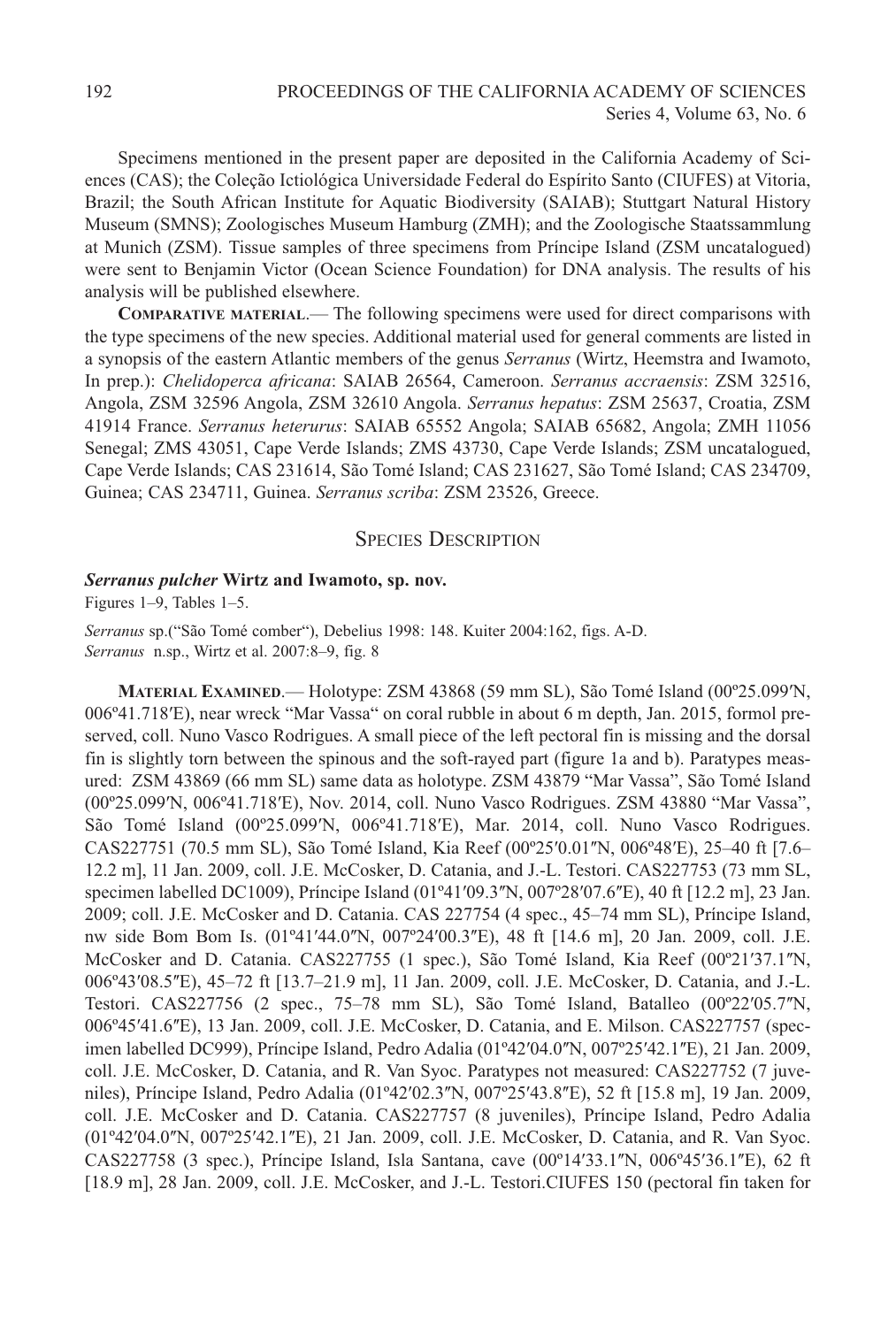DNA sample), São Tomé Island; CIUFES 155 (4 spec.), São Tomé Island; ZSM uncatalogued (3 juvenile spec., tissue samples taken for DNA analysis), Príncipe Island.

DIAGNOSIS.<sup>—</sup> Dorsal rays X,12; dorsal fin notched between spinous and soft part; anal rays III,7; pectoral rays usually 15 (rarely 14 or 16); pelvic rays I,5; gill rakers 6–9+12–14 (19– 23 total); pored lateral-line scales 42–49; circumpeduncular scales 20–25, usually 22–24; interorbital without scales. Caudal fin truncate, the upper lobe slightly produced, lower lobe rounded. Dorsal, anal, and pectoral fins scaly near base. Scales ctenoid, not deciduous; 5–6 rows of scales from the beginning of the dorsal fin to the lateral line; three opercular spines, the middle one largest, the upper one often obscure, the lower one sometimes invisible to the naked eye; rear margin of anterior nostril forming a flap usually fringed with 4–6 long cirri that reach well past the rear nostril; posterior nostril a simple opening lacking a raised rim. lips red with dark bands; a short moustache-like red streak behind end of maxillary, running across hind margin of dentary and almost meeting opposite streak at midventral line and enclosing ivory-white of mandibular rami; another red



FIGUrE 1. Holotype of *Serranus pulcher* sp. nov. ZSM 43868 (59 mm Sl) left side: a) in alcohol; b) radiograph (photos Dirk Neumann).

diagonal streak running from upper edge of maxillary, across lower edge of preopercle, across interopercle and branchiostegal rays, to base of pelvic fin, and enclosing white of preopercle, interopercle and chest. Size to at least 9 cm total length.

**DESCRIPTION.**— Measurements and counts are presented in tables 1–5. Body relatively slender and compressed, width over pectoral bases about half of Hl, greatest body depth about 2.7–3.2 in SL and less than HL, which is about 2.4–2.6 in SL. Dorsal and ventral profiles gently curved from tip of snout to caudal fin. Snout shorter in length than orbit diameter; both substantially more than interorbital width. lower jaw projecting slightly beyond upper jaw; maxilla extending to below posterior half of pupil. Preopercle margin serrated with flattened spines, those at angle largest. Mouth large with upper jaw reaching to the level of the rear edge of the eye or beyond. Premaxillary teeth in a narrow band, the outer series spaced and slightly enlarged; one or more large canines at anterior end. Dentary with a band of small teeth flanked by a series of slightly enlarged outer teeth that become larger posteriorly. Vomerine tooth band broadly V-shaped, followed on each arm by narrow band of small palatine teeth.

Dorsal rays  $X$ ,12; first  $4-5$  spines of dorsal fin graduated, the 3rd to 5th spines longest, the spines following subequal; the soft rays slightly higher than longest spines, the 3rd to 5th ray longest; a slight notch in fin profile. Anal rays III,7; anal fin relatively high, its posterior tip somewhat pointed; spines shorter than soft rays, the first spine more than half length of second and third spines, the second spine longer and stouter than the others. Pectoral 14–16, usually 15 soft rays; pectoral fin broad-based, its origin about on same vertical as those of dorsal and pelvic fins; the tip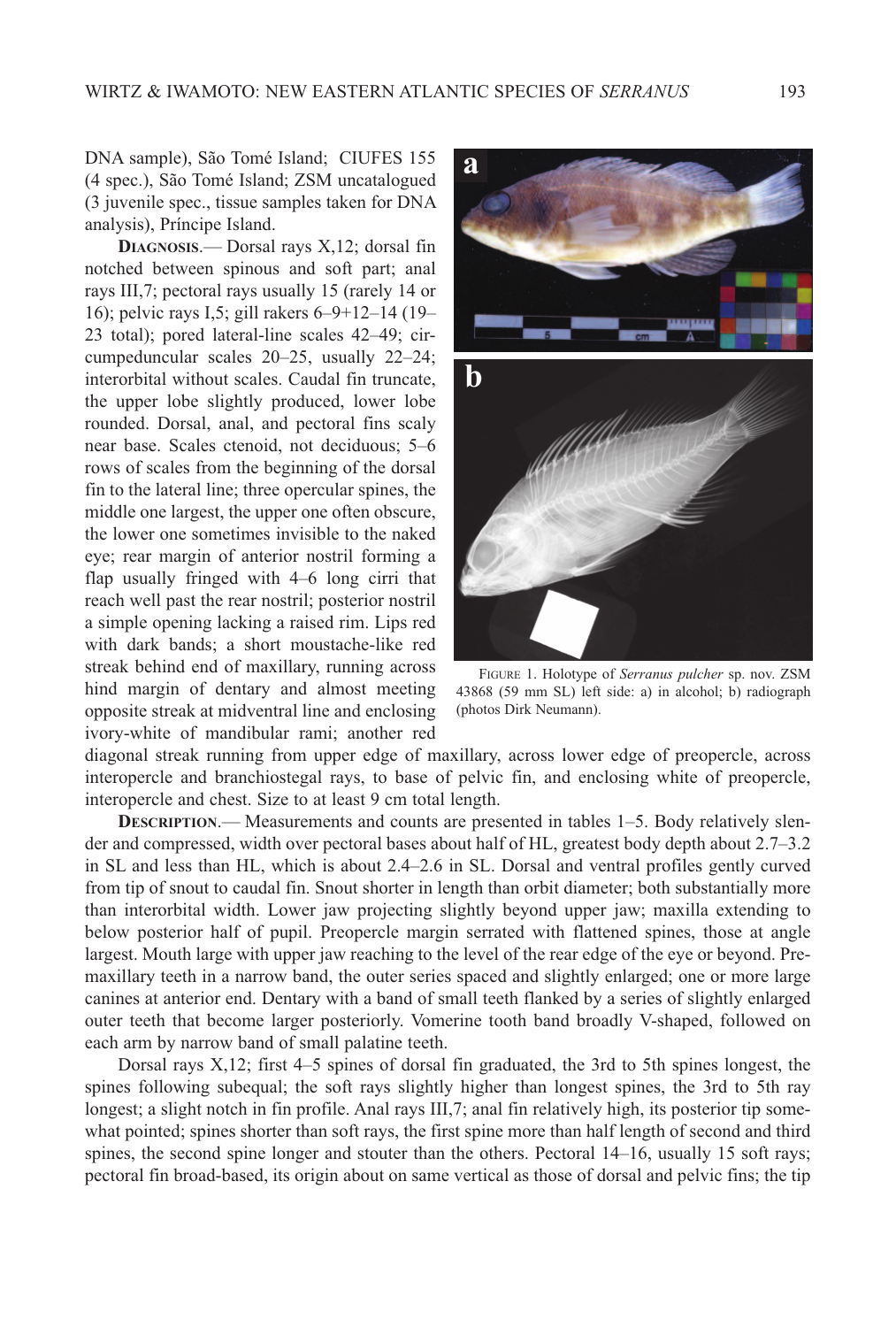of pectoral fin extends to, or almost to, anus. Pelvic rays I,5; the distal tips of the soft rays sometimes reach the level of the anus but often they are shorter. Caudal fin with usually 15 (one specimen with 17) branched rays; caudal fin truncate; dorsal lobe slightly produced, ventral lobe rounded at tip (Fig 2). Lateral line slightly arched over pectoral fin and from there on parallel to dorsal profile. Scales on the nape from the beginning of the dorsal fin forward to the level of the serrated edge of the preoperculum, but not further forward (i.e., interorbital without scales); scales present on operculum (7 oblique



FIGUrE 2. *Serranus pulcher* specimen from Príncipe Island, directly after capture (photo Dave Catania).

rows of scales) and preoperculum (6 rows), but absent in all areas in front of eyes; six branchiostegal rays. Rear margin of anterior nostril forming a flap usually fringed with five (rarely four or six) finger-like cirri that reach well past the rear nostril; rear nostril a round hole without raised rim.

Counts and measurements of the holotype and paratypes in the ZSM collection are given in Table 1 and those of some specimens in the CAS collection in Table 2. Additional counts and measurements on further specimens in the CAS collection are given in Table 3. Counts and measurements taken by Phil Heemstra (SAIB) on 6 specimens from São Tomé and Príncipe, collected by P. Wirtz in 2004, are given in Table 4; these specimens apparently are lost now.

| TABLE 1: Counts and measurements (in mm) of <i>Serranus pulcher</i> holotype |  |  |  |
|------------------------------------------------------------------------------|--|--|--|
| and ZSM paratypes.                                                           |  |  |  |

|                         |          |          |        | ZSM 43868 ZSM 43869 ZSM 43879 ZSM 43880 |
|-------------------------|----------|----------|--------|-----------------------------------------|
|                         | Holotype |          |        |                                         |
| <b>SL</b>               | 59.2     | 65.6     | 68.4   | 70.5                                    |
| D                       | X, 12    | X, 12    | X, 12  | X, 12                                   |
| А                       | III, $7$ | III, $7$ | III, 7 | III, 7                                  |
| P                       | 14/14    | 15/15    | 15/15  | 15/15                                   |
| V                       | I, 5     | I, 5     | I, 5   | I, $5$                                  |
| Ll                      | 50       | 50       | 49     | 47                                      |
| Circumpeduncular scales | 21       | 22       | 21     | 24                                      |
| Length V                | 16.4     | 15       | 15.8   | 15.3                                    |
| Length P                | 17.2     | 16.9     | 18.1   | 18.1                                    |
| Body depth              | 18.8     | 20       | 22.1   | 23.9                                    |
| Head length             | 22       | 23.9     | 25.7   | 26.9                                    |
| Snout length            | 4.9      | 5.6      | 6.8    | 6.9                                     |
| Body width              | 9.3      | 10.3     | 10.8   | 11.7                                    |
| Orbit diameter          | 5.7      | 6.1      | 6.3    | 6.2                                     |

Counts and measurements on 5 specimens from São Tomé Island taken by Francisco Reiner are given in Table 5; these specimens are apparently now lost.

The paratype ZSM 43879 was dissected and turned out to have the genus-typical (Erisman and Hastings 2011) hermaphroditic gonad: the ovotestis is dominated by ovarian tissue with testicular tissue restricted to the posterior and ventral part.

Color in alcohol (Fig. 1a): Alternating light and dark areas on upper and lower lip; head and upper half of body light brown; some lighter blotches on rear half of lower body; belly light; no dark spots on snout and fin membrane between the first two dorsal spines not black.

Color *in vivo*: Color extremely variable (Figs. 2–9). The following patterns appear to be most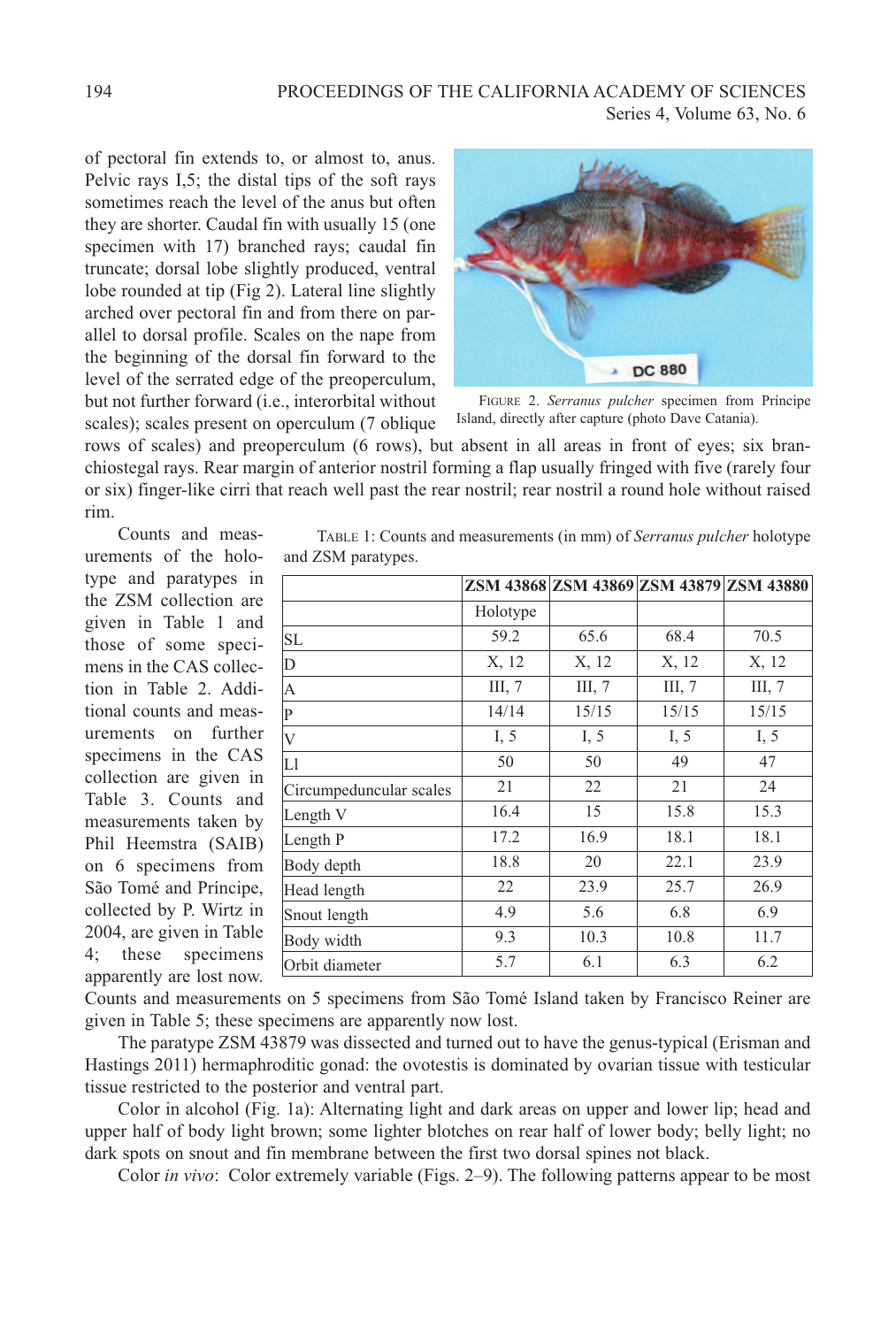|          |        |          | CAS227756 CAS227757 |                               |
|----------|--------|----------|---------------------|-------------------------------|
| DC1009   |        | DC924    | DC915               | DC999                         |
| 62       | 57     | 61       | 59                  | 53                            |
| X, 12    | X, 12  | X, 12    | X, 12               | X, 12                         |
| III, $7$ | III, 7 | III, $7$ | III, $7$            | III, 7                        |
| 15/15    | 16/16  | 16/16    | 16/16               | $18/-$                        |
| 44       |        | 47       | 45                  | 47                            |
| 18       | 18     | 19.5     | 19                  | 16                            |
| 23       | 22     | 23.2     | 23.3                | 20                            |
| 5.4      | 5.8    | 5.3      | 5                   | 4.7                           |
| 5.7      | 6      | 6.2      | 6.4                 | 5.2                           |
| 15.9     | 14     | 16.5     | 15                  | 14                            |
| 13.7     | 13     | 16       | 15.4                | 13                            |
|          |        |          |                     | CAS227753 CAS227755 CAS227756 |

TABlE 2: Counts and measurements (in mm) of several *Serranus pulcher* paratypes in the CAS collection.

TABlE 3: Counts and measurements (in mm) of additional *Serranus pulcher* paratypes in the CAS collection.

|                         | CAS227751    | CAS227754 | CAS227754      | CAS227754 | CAS227754    |
|-------------------------|--------------|-----------|----------------|-----------|--------------|
|                         | <b>DC880</b> | DC986     | DC987          | DC989     | <b>DC988</b> |
| SL                      | 56.6         | 60.2      | 47.6           | 37.2      | 39.8         |
| D                       | 12           | 12        | 12             | 12        | 12           |
| A                       | $\tau$       | 7         | $\overline{7}$ |           | $\tau$       |
| $\vert$ P               | 15           | 15        | 15             | 15        | 14           |
| Ll                      | 48           | 46        | 45             | 45        | 43           |
| Circumpeduncular scales | 21           | 25        | 23             |           | 24           |
| Head length             | 23.6         | 23.8      | 19             | 15.1      | 16           |
| Snout length            | 5.9          | 5.5       | 4.1            | 3.2       | 3.6          |
| Interorbital width      | 2.5          | 3.9       | 3.5            | 2.6       | 2.4          |
| Orbit diameter          | 5.8          | 5.8       | 4.5            | 3.9       | 4.8          |
| Suborbital width        | 2.2          | 2.4       | 1.7            | 1.6       | 1.5          |
| Postorbital length      | 12.5         | 12.9      | 10.4           | 8.2       | 8.5          |
| Orbit to preopercle     | 8.6          | 8.4       | 6.6            | 5.3       | 5.6          |
| Upper jaw               | 11.3         | 11.1      | 8.6            | 6.9       | 7.5          |
| Predorsal length        | 23.1         | 23        | 18.7           | 15.7      | 15.8         |
| Preanal length          | 36.8         | 41        | 30.4           | 25.3      | 25.6         |
| Body depth              | 21.1         | 18.6      | 17             | 12        | 12.7         |
| Length P                | 15.4         | 14.5      | 12.5           | 9         | 12           |
| Length V                | 13.9         | 13.9      | 12             | 9         | 10.7         |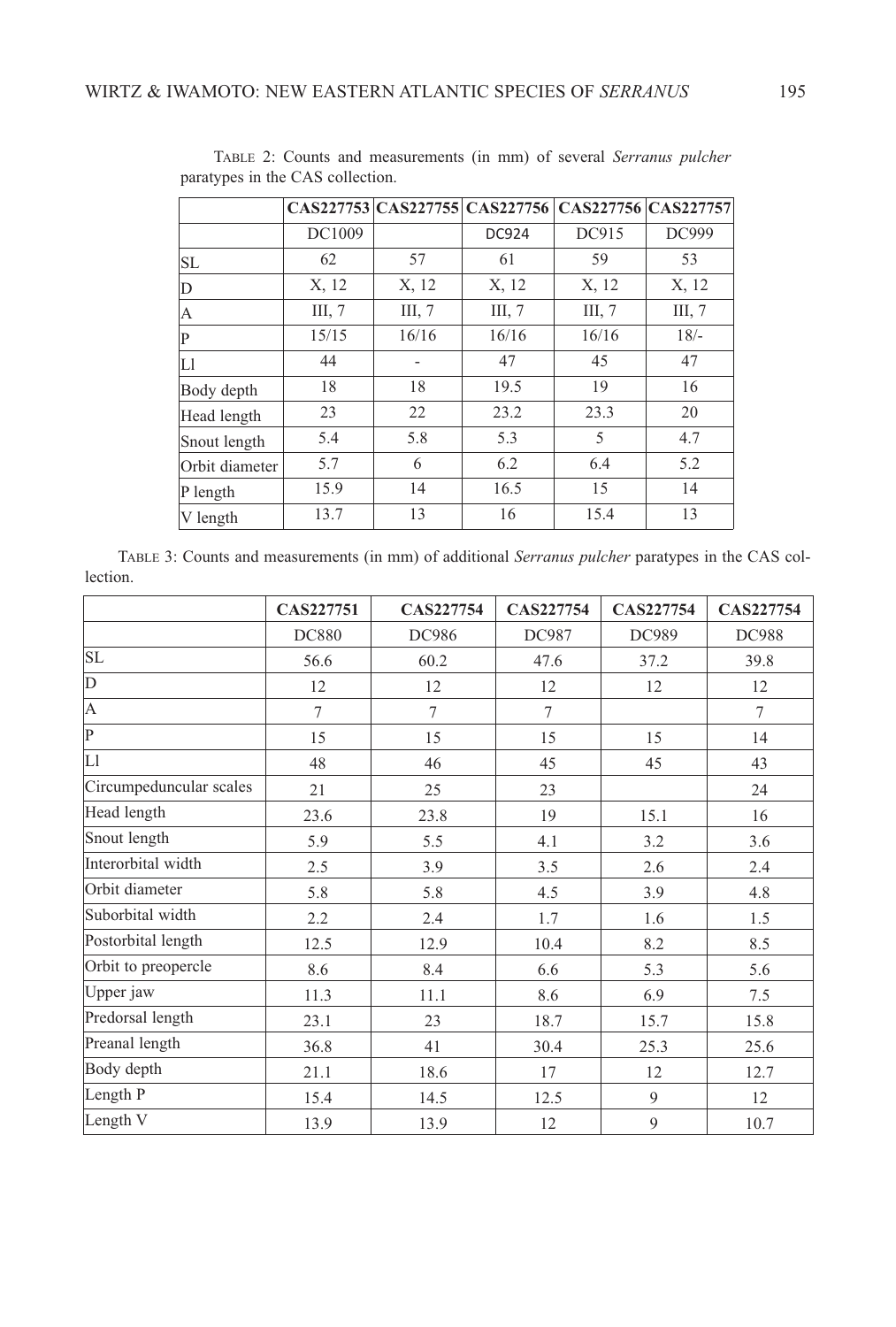common: lips red to orange with dark bands; a short moustache-like streak behind end of maxillary, running across hind margin of dentary and almost meeting opposite streak at midventral line and enclosing ivory-white of mandibular rami; another diagonal streak running from upper edge of maxillary, across lower edge of preopercle, across interopercle and branchiostegal rays, to base of pelvic fin, and enclosing white of preopercle, interopercle and chest (Fig. 8); first rays of pelvic fins white. Juveniles can have orange, white, and dark stripes (Fig. 9).

**HABITAT AND DISTRIBUTION**.— On hard bottoms (rock, gravel, coral rubble, or maerl) from about 1 m (juveniles) to at least 30 m depth. The new species is currently known with certainty only from the islands of São Tomé and Príncipe, where it is apparently common in suitable habitats (Luiz Rocha and John McCosker, CAS, personal communication). If the DNA analyses of an aquarium specimen taken off Ghana (Figs. 10-11) show that specimen to be the same as *S. pulcher*, the new species is also present on the mainland coast of Africa in the Gulf of Guinea.

**COMPARISON WITH OTHER EASTERN ATLANTIC SPECIES OF** *SERRANUS*.— The

TABlE 4: Counts and measurements (in mm) of *Serranus pulcher* non-type specimens, provided by Phil Heemstra.

|                | H1    | H <sub>2</sub> | H3    | H <sub>4</sub> | H <sub>5</sub> | H <sub>6</sub> |
|----------------|-------|----------------|-------|----------------|----------------|----------------|
| SL             | 59    | 60             | 63    | 63             | 63             | 60             |
| D              | X,12  | X,12           | X,12  | X,12           | X,12           | X,12           |
| A              | III.7 | III.7          | III.7 | III.7          | III.7          | III.7          |
| P              | 16/16 | 16/16          |       | 15/15          | 15/15          | 15/15          |
| depth at D1    | 18.6  | 19.1           | 20.5  |                |                | 19             |
| head length    | 22.7  | 24.3           | 24.8  | 25.2           | 24             | 24             |
| snout length   | 5.4   | 5              | 5.4   |                | 6.6            | 5.2            |
| orbit diameter | 6.1   | 6.2            | 6.4   | 7              | 6.6            | 6.4            |
| P length       | 16.5  | 16.7           | 18    | 17             | 17.3           | 14             |
| V length       | 14.5  | 16.3           | 17.1  | 16             | 17.3           | 16             |
| L1             | 46    | 47             | 47    | 42             | 47             | 44             |

TABlE 5: Counts and measurements (in mm) of *Serranus pulcher* non-type specimens, provided by Francisco Reiner.

|                | D     | A        |           | P     | Lateral line scales |
|----------------|-------|----------|-----------|-------|---------------------|
| R1             | X,12  | III.7    | I.5/ I.5  | I6/16 | 47/47               |
| R <sub>2</sub> | X,12  | III, $7$ | I, 5/I, 5 | 16/16 | 47/48               |
| R <sub>3</sub> | X,12  | III, $7$ | I, 5/I, 5 | 16/16 | 47/46               |
| R4             | X, 12 | III.7    | I, 5/I, 5 | 16/16 | 47/47               |
| R <sub>5</sub> | X,12  | III.7    | I, 5/I, 5 | 16/16 | 48/48               |

species most similar in morphology to *Serranus pulcher* is *S. heterurus* Cadenat, 1937. The two species share the name-giving feature of *S. heterurus*, i.e. the upper lobe of the caudal fin is pointed and the lower lobe of the caudal fin is rounded (also the case in several western Atlantic *Serranus* species). *Serranus pulcher* and *S. heterurus* are the two smallest of the eastern Atlantic *Serranus* species. *Serranus pulcher* differs from all others except *S. heterurus* in a combination of the following characters (see also Table 6): dorsal fin X, 12; anal fin III, 7; 42–50 lateral-line scales; interorbital area without scales; upper lobe of caudal fin pointed, lower lobe of caudal fin rounded.

| <i>Serranus</i>   | Dorsal fin                       | Anal fin      | Pectoral fin                        | Lateral line scales Total gill rakers TL (cm) |               |    |
|-------------------|----------------------------------|---------------|-------------------------------------|-----------------------------------------------|---------------|----|
| <i>accraensis</i> | $X, 12-13$                       | III, $7(-8)$  | $17 - 18$                           | $45 - 48$                                     | $18 - 21$     | 20 |
| <i>atricauda</i>  | $X, 15-16$                       | III, $(7-)$ 8 | $15 - 17$                           | $77 - 90$                                     | $20 - 24$     | 35 |
| <i>cabrilla</i>   | $X$ , (13-) 14-15                | II, $7(-8)$   | $15 - 17$                           | $69 - 78$                                     | $18 - 23$     | 40 |
| hepatus           | $X$ , (11-) 12 (-13) III, (6-) 7 |               | 15                                  | $(40-)$ 45-50                                 | $19 - 23$     | 15 |
| heterurus         | X, 12                            |               | III, $(6-)$ 7 $(15-)$ 16-17 $(-18)$ | $44 - 47$                                     | $(17-)$ 21-26 | 14 |
| pulcher           | X, 12                            | III. 7        | $(14-) 15 (-16)$                    | $(42-)$ 45-50                                 | $17 - 20$     | 9  |
| scriba            | $X, (14-) 15 (-16)$ III, 7 (-8)  |               | $13 - 16$                           | $62 - 75$                                     | $14 - 19$     | 36 |

TABlE 6: Main characteristics of the eastern Atlantic *Serranus* species.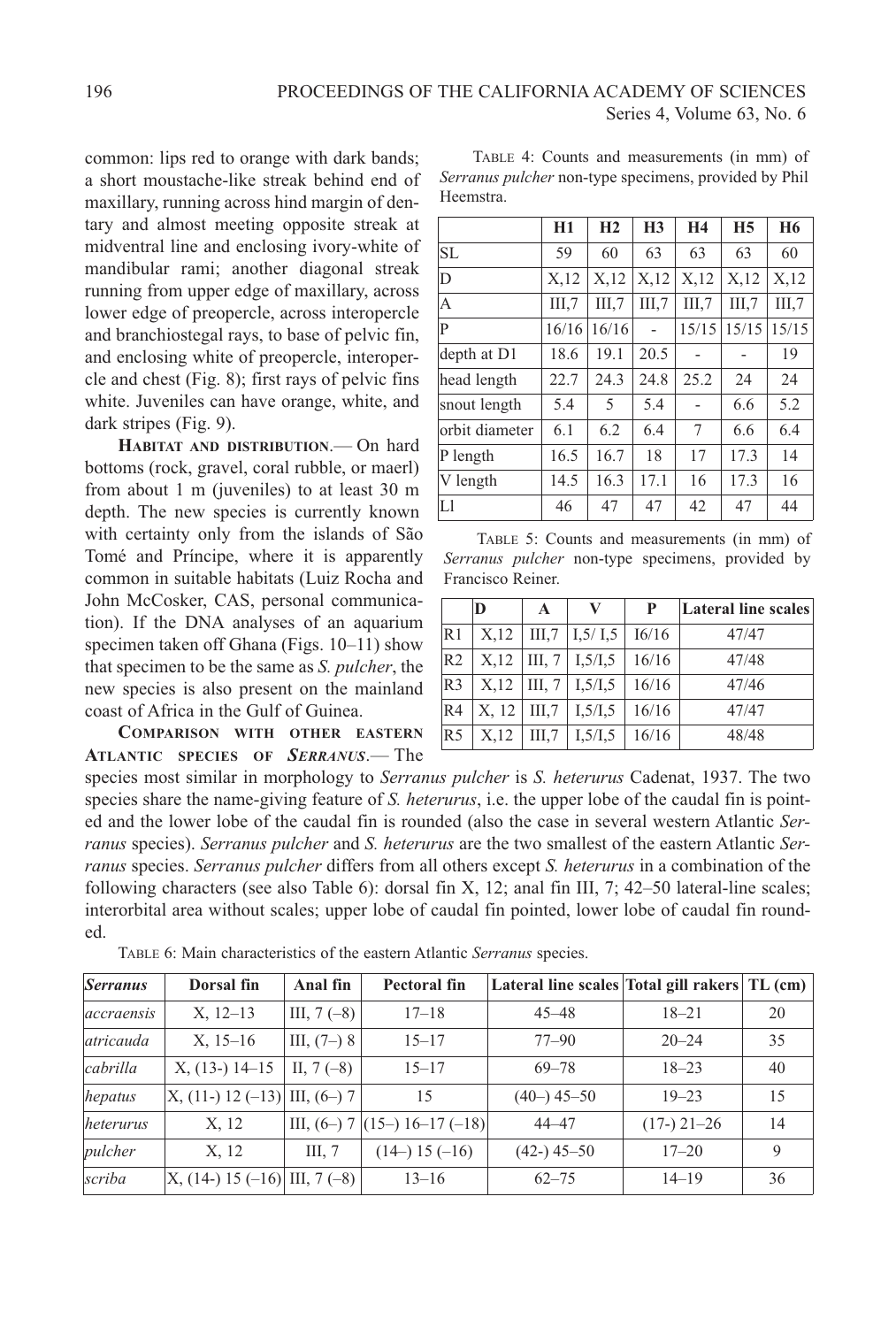

FIGUrE 3. The most common color pattern of *Serranus pulcher*; near Santana Islet, São Tomé (photo Peter Wirtz).



FIGURE 5. Rare color pattern of *Serranus pulcher*, near Rolas Islet, São Tomé (photo Peter Wirtz).



FIGURE 7. Rare color pattern of *Serranus pulcher* from Príncipe Island (photo Dave Catania).



FIGURE 9. Juvenile (about 4 cm TL) near Bom Bom Islet, Príncipe (photo Peter Wirtz).



FIGUrE 4. Color of paratype ZSM 43880 shortly before capture (photo Nuno Vasco Rodrigues).



FIGURE 6. Rare color pattern (frightened animal) of *Ser*ranus pulcher from near Rolas Islet, São Tomé (photo Peter Wirtz).



FIGUrE 8. Throat color of *Serranus pulcher*, near San-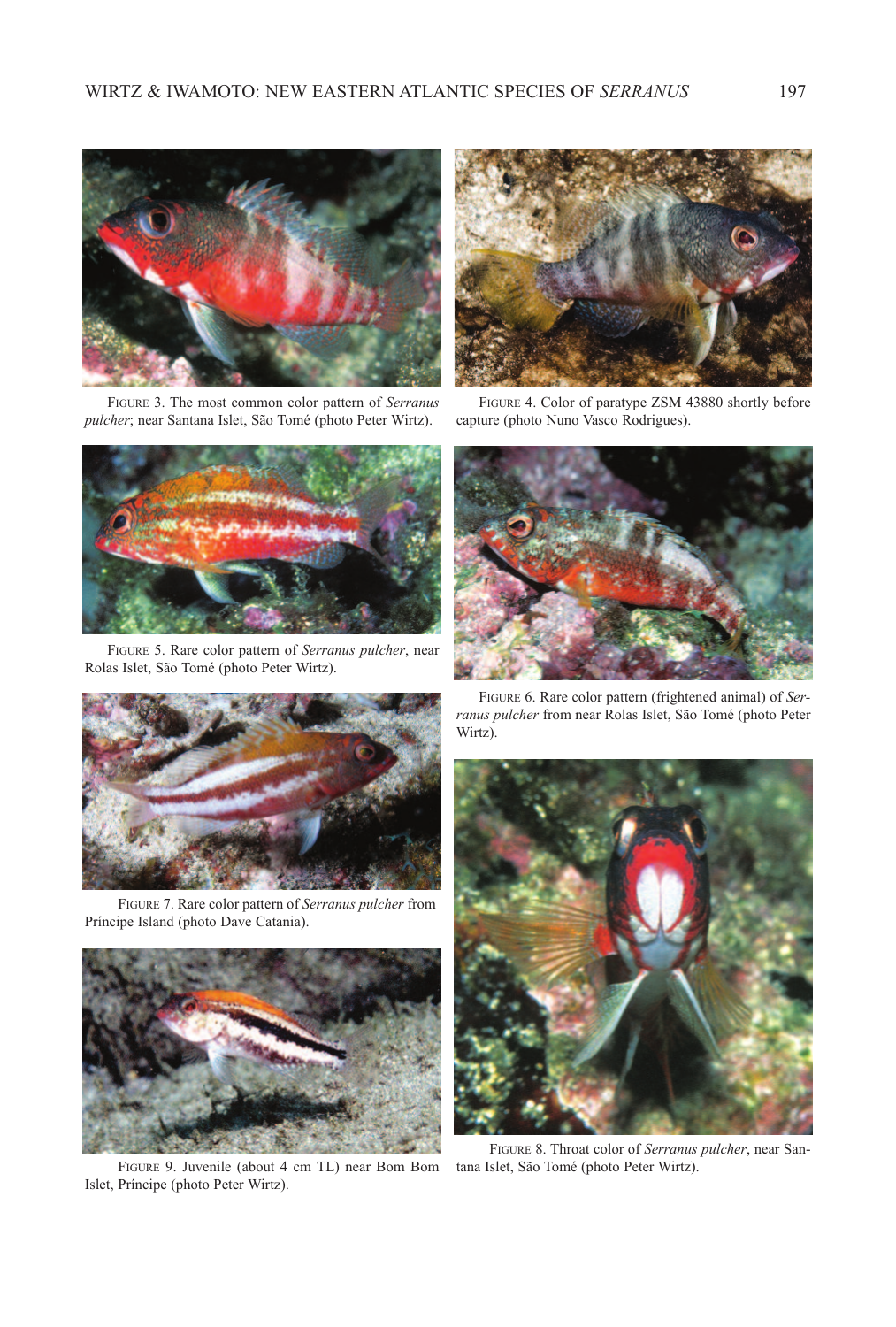

FIGUrE 10. *Serranus* sp. from Ghana (photo J.F. Hemdal).



FIGUrE 11. *Serranus* sp. from Ghana (photo Joe Russo).



FIGUrE 12. *Serranus heterurus* from the Cape Verde Islands (photo Rogelio Herrera).



FIGUrE 13. *Serranus heterurus* from Senegal (photo Sebastien Blache).



FIGURE 14. Throat of *Serranus heterurus* from the Cape Verde Islands (photo Patrick louisy).



FIGUrE 15. *Serranus heterurus* in alcohol; specimen from the Cape Verde Islands (ZSM 430516) (photo Dirk Neumann).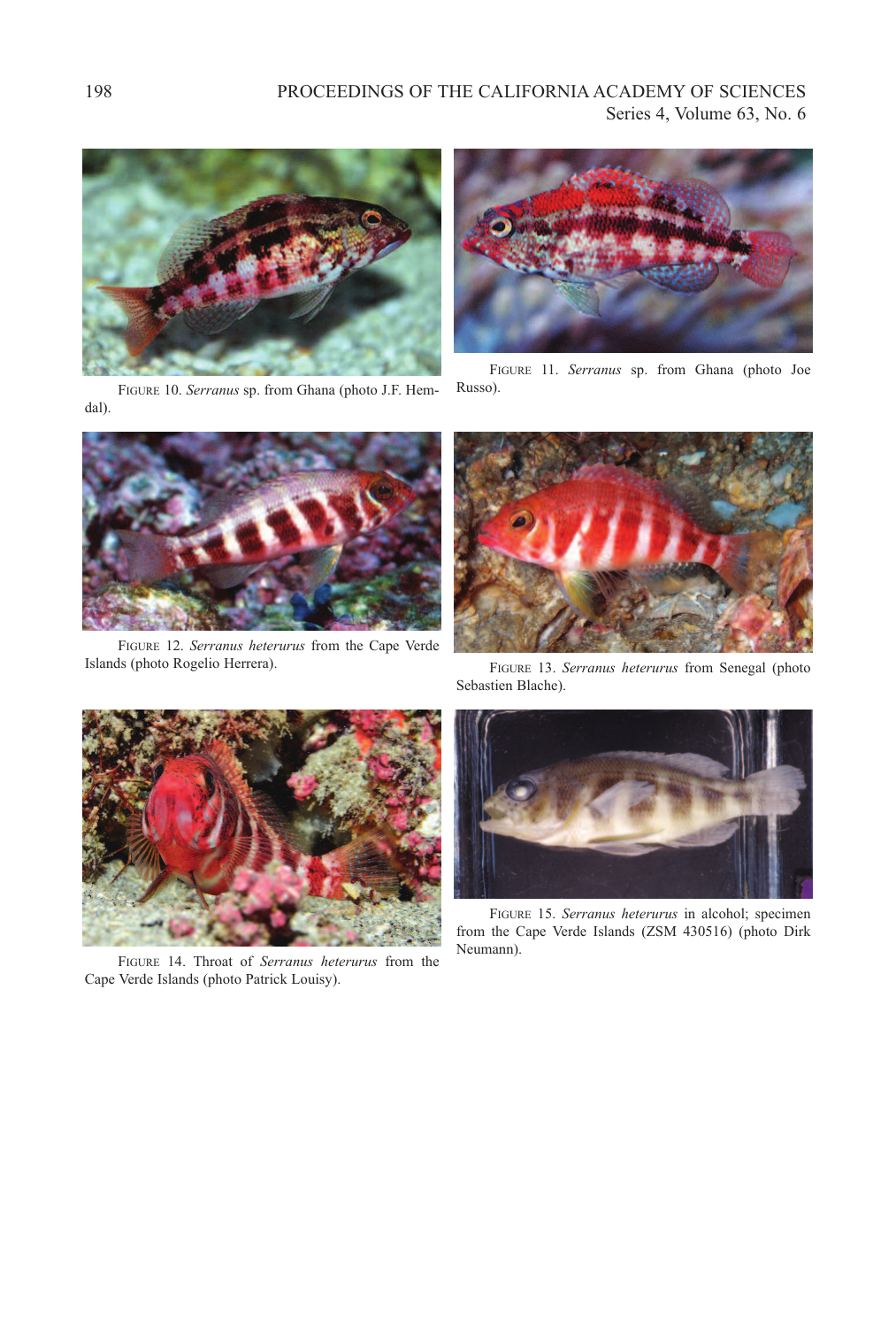The values of all morphological variables measured in nine specimens of *S. heterurus* (i.e., those mentioned in the description of *S. pulcher*, above) overlapped with those of *S. pulcher*. The two species differ in live color: *S. heterurus* has seven narrow white bars along a wine-red body, the first one on the opercle, the last one directly before the tail fin, a crescent-shaped light blue or white mark directly behind the eye and small blue spots on head and vertical fins (Figs. 12–14). In alcohol-preserved specimens of *S. heterurus* (Fig. 15) the white bars are often still visible, the area between the tip of the snout and the eyes bears dark spots, and the upper margin of the fin membrane between the first dorsal spines is often blackish; the crescent-shaped mark directly behind the eyes is often still visible but brown.

**ETYMOLOGY**.— *pulcher,* latin, meaning beautiful.

**PROPOSED ENGLISH COMMON NAME**.— São Tomé Comber.

**REMARKS**.— In the aquarium literature, Hemdal (2009) described and figured a *Serranus* species from the coast of Ghana called "Peppermint basslet". It is similar to *S. pulcher* (compare Figs. 10 and 11) and almost certainly belongs to the same species. A tissue sample from a specimen collected for the aquarium trade at Ningo, east of Tema harbour in Ghana, at about 12 m depth  $(05°41.177'N, 000°17.510'E)$  will be analysed for its DNA sequence.

Many years ago, the first author sent specimens and photographs of the new species to Phil Heemstra (SAIB), who agreed to describe it. But after several years during which he apparently made no progress on the description, Heemstra agreed to send all the specimens back. In the ensuing years, as collecting efforts using SCUBA on the islands of São Tomé and Príncipe became more common (see Afonso et al. 1999 and Wirtz et al. 2007), many more specimens of the new species became available. The species was, in fact, discovered to be quite common in coastal waters of the islands. It also appeared to be a species taken by aquarium collectors on the mainland coast of Africa off Ghana, although the identity of fish from that country has yet to be confirmed. Because we are finalizing a manuscript reviewing all eastern Atlantic members of the genus (Wirtz, Heemstra, and Iwamoto, in prep.), and because the species is common and frequently observed on the islands, we felt it necessary for us to provide a name and description of the species*.*

#### **ACKNOWLEDGEMENTS**

Dirk Neumann at the Zoologische Staatssammlung München took the photographs of the preserved specimens. For the loan of specimens, we are grateful to Roger Bills (SAIAB), Dave Catania (CAS), Ronald Fricke (SMNS), and Ulrich Schliewen (ZSM). Phil Heemstra (SAIAB) and Francisco Reiner (Centro Português de Estudo dos Mamíferos Marinhos, Lisbon) kindly provided data on specimens of *S. pulcher* and *S. heterurus* in their collections (Tables 4 and 5). Nuno Vasco Rodrigues captured four fresh specimens of *S. pulcher* at São Tomé Island, including the holotype, which were essential for the description of the species. Nuno Vasco Rodrigues, Rogelio Herrera, Sebastien Blache, and Patrick louisy provided photos of living specimens of *S. pulcher* and *S. heterurus*. Jay Hemdal kindly sent a photo of the Ghana *Serranus* which is likely to be *pulcher*. We thank John McCosker, Dave Catania, and Luiz Rocha (CAS) for collecting specimens and tissue of the new species and for use of their photographs of fresh and living specimens; McCosker also kindly reviewed the manuscript and provided sage advice. The second author (TI) gratefully acknowledges Jens-Otto Krakstad and Oddgeir Alvheim, Institute of Marine Research, Bergen, Norway, for facilitating his participation in fishery surveys of the *R/V Dr. Fridtjof Nansen*, in particular those surveys in 2010 off São Tomé and Príncipe (STeP) and in 2012 in the Canary Current large Marine Ecosystem during which specimens of *S. heterurus* and other *Serranus* species were collected. We received necessary permits and cooperation from Arlindo Carvalho, Director-Gener